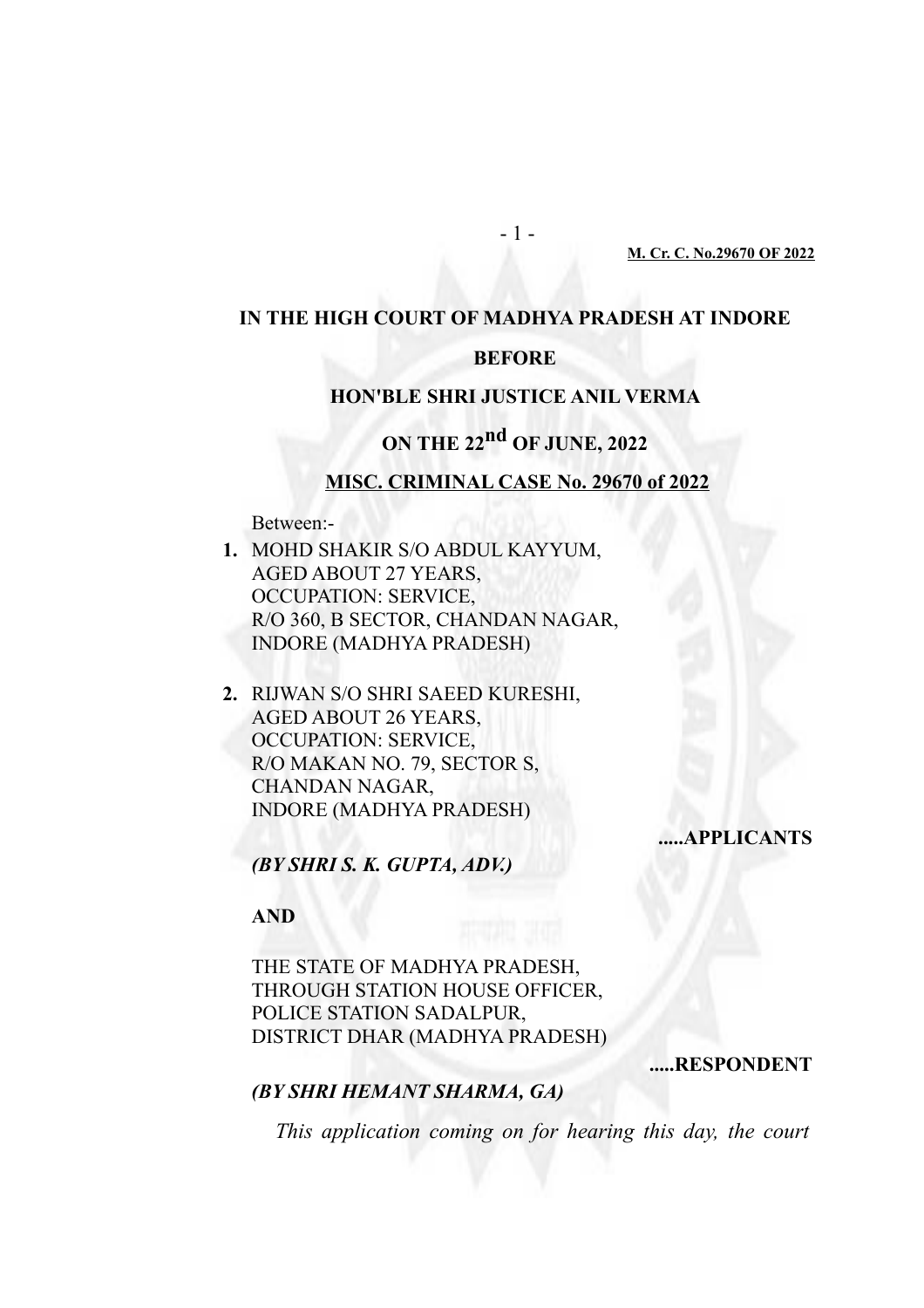*passed the following:* 

## **O R D E R**

This is the **first** anticipatory bail application filed under Section 438 of the Code of Criminal Procedure, 1973. The applicants are apprehending their arrest in connection with Crime No.177/2022 registered at Police Station – Sadalpur, District Dhar (M.P.) for commission of offence punishable under Section 364-A of the Indian Penal Code, 1860.

As per the prosecution story, on 05/05/2022 at about 19:34 O'clock complainant Nilesh Jaiswal lodged a report that a phone call was received on the mobile of Ankit but at that time Ankit was worshiping. Ankit said that number which came in his mobile belongs to Nafees Warsi and he went to see Nafees. After some time, brother Vijay came running and informed that five persons have kidnapped Ankit in a car. Complainant followed them but kidnappers ran away in the car. Thereafter, a ransom call was received from Ankit and he was saying to bring ransom of Rs.60 Lacs else kidnappers will kill him. Accordingly, offence under Section 364-A of the IPC has been registered against the present applicant and other co-accused persons.

Learned counsel for the applicants contended that applicants are innocent and have been falsely implicated in this offence. There is no legal evidence available on record to connect the applicants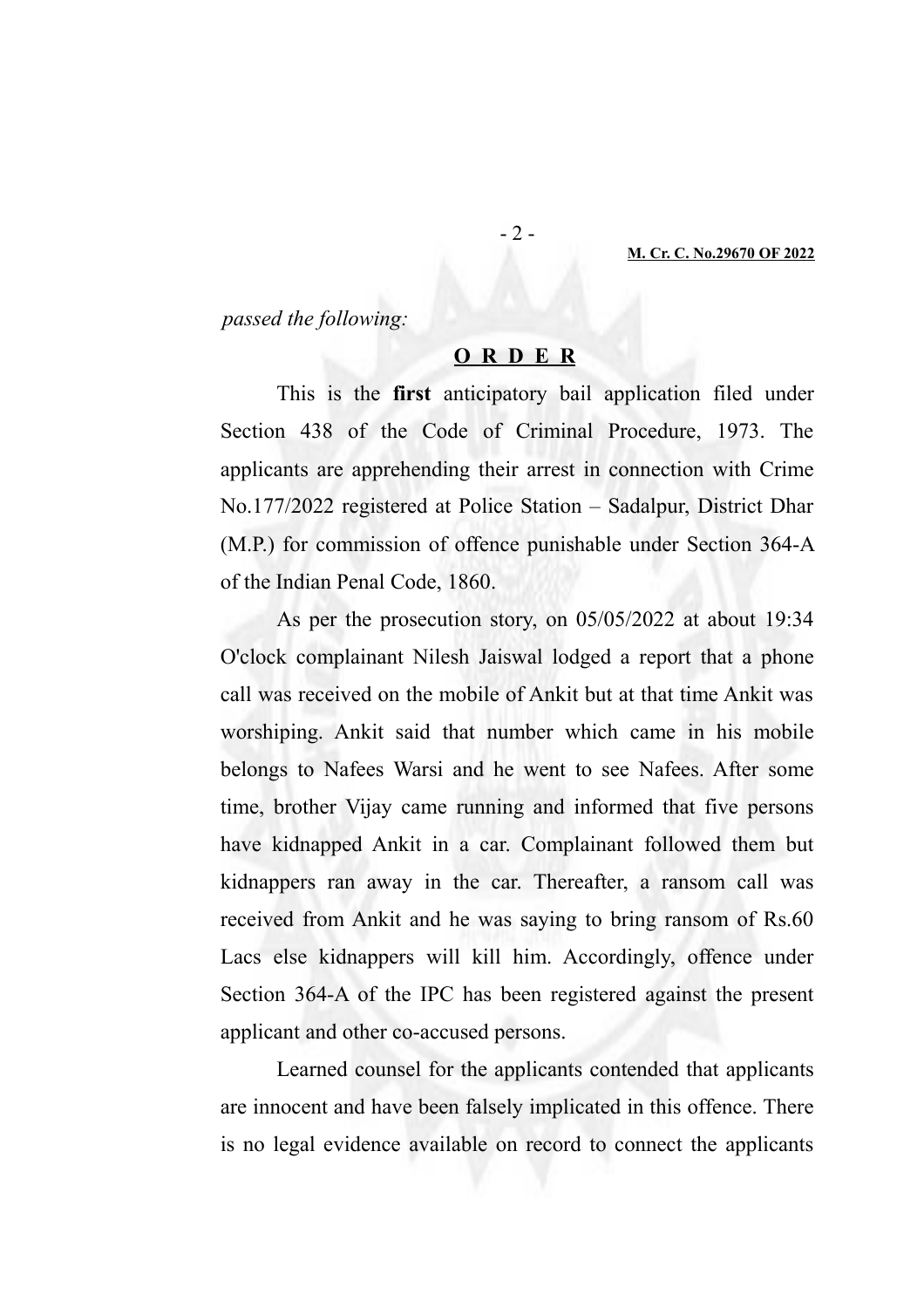#### **M. Cr. C. No.29670 OF 2022**

with the aforementioned offence. Nothing has been recovered from their possession. On 13/11/2021 the applicants and other persons have lodged an FIR against Ankit in respect of Crime No.676/2021 under Section 420, 406 and 409 of the IPC at Police Station Dwarkapuri, Indore in which Ankit was absconding. Applicants saw the Ankit on 05/05/2022 and they took Ankit to Police Station Dwarkapuri, where he admitted to pay the money of applicants and other persons. Later on police produced Ankit before the JMFC on 06/05/2022 and JMFC has given the remand of Ankit up to 14/05/2022. Therefore, he was not kidnapped on 05/05/2022 but the applicants helped the police in arresting the Ankit. The mobile phone from which calls are allegedly said to be made does not belongs to the applicants. They are the permanent residents of Indore district. Final conclusion of trial shall take sufficient long time. Under the above circumstances, prayer for grant of anticipatory bail may be considered on such terms and conditions, as this Court deems fit and proper.

*Per-contra,* learned counsel for the respondent – State opposes the bail application and prays for its rejection.

Perused the impugned order of the trial Court as well as the case dairy.

Considering all the facts and circumstances of the case, arguments advanced by both the parties, nature of allegation and